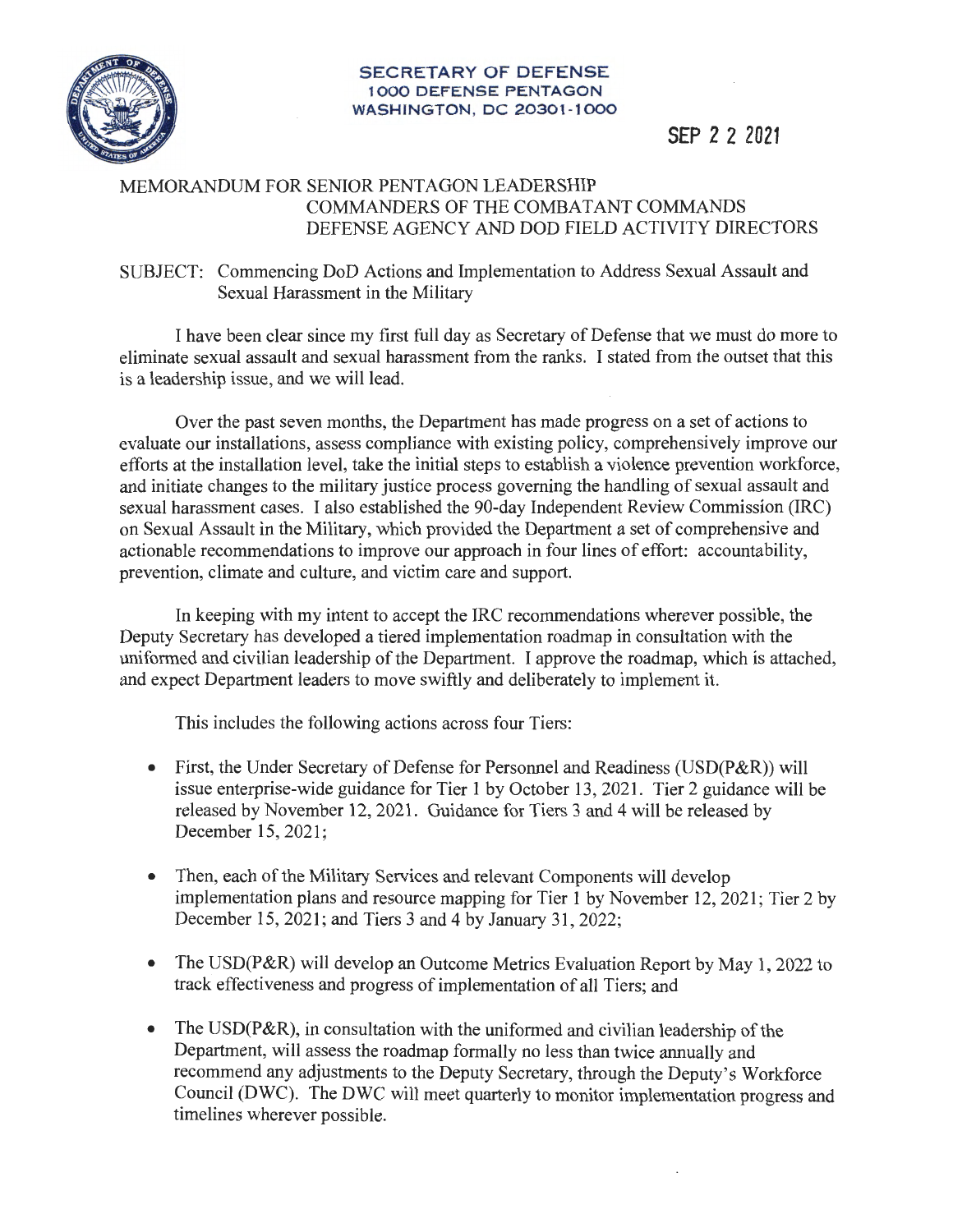The next steps we take are critical to maintaining our momentum. We will build back the trust of our personnel through demonstrable progress, clear and enduring implementation mechanisms, increased transparency, and continued senior leader involvement.

I expect Department leaders to talk about this work with our total DoD workforce to create shared understanding and purpose. We must be willing to have difficult conversations. Our readiness depends on it. Our people deserve it.

No one single action the Department can take will fix this problem. Ending the scourge of sexual assault and sexual harassment in the military demands strong leadership across the enterprise.

We have a true opportunity to lead. And we will.

Py Opt into

Attachment: As stated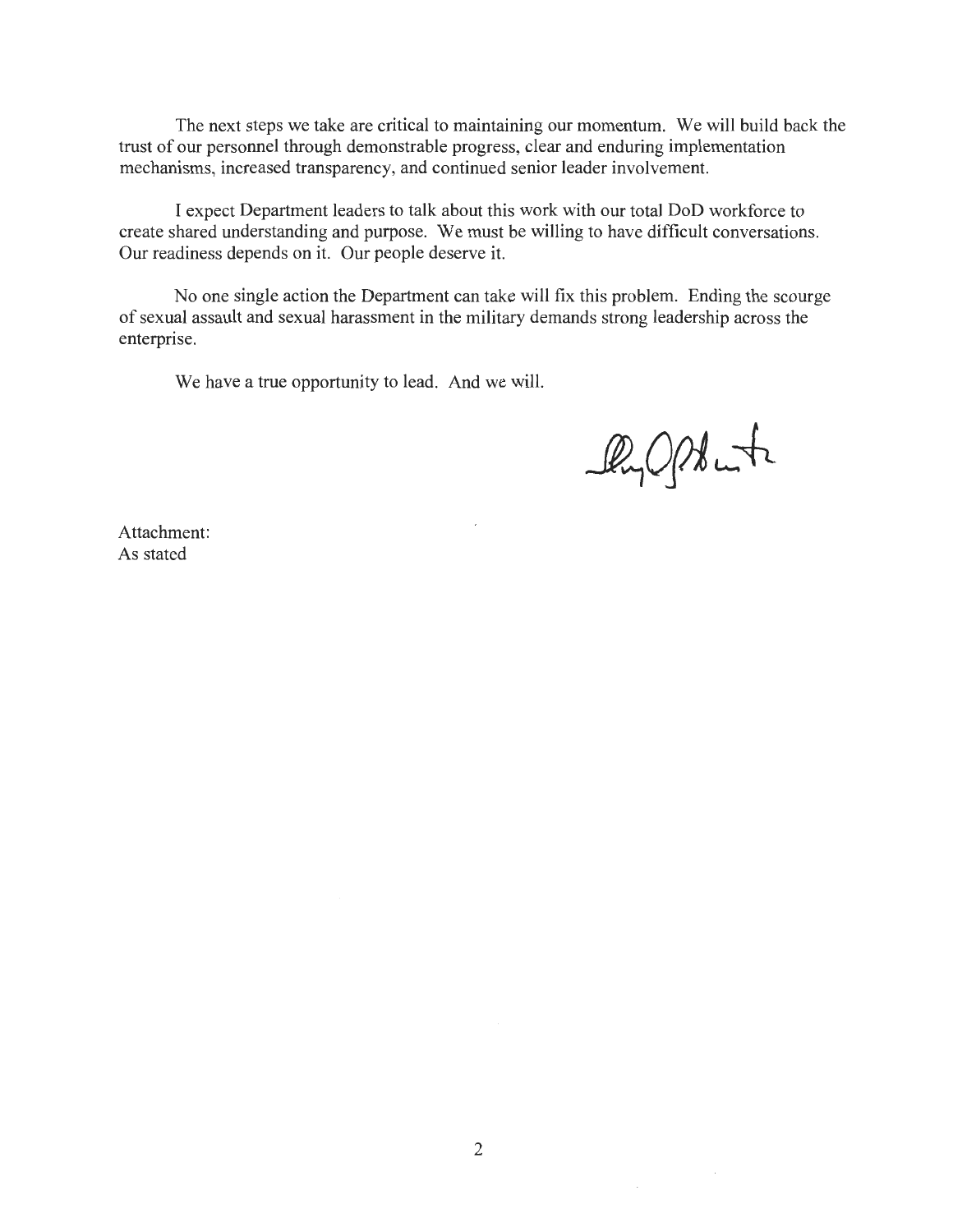#### **Introduction**

In January 2021 , President Biden directed Secretary of Defense Lloyd Austin to launch a commission to pursue solutions to sexual assault in the military. On February 26, 2021 Secretary Austin launched the Independent Review Commission on Sexual Assault in the Military (IRC). On July 2, the IRC published their report and Secretary Austin directed Deputy Secretary Hicks to develop an implementation roadmap within 60 days, with a strong bias towards accepting all recommendations where possible. The Secretary approved this roadmap on September 22, 2021 .

The enclosed Implementation Roadmap is the Department's strategic plan to implement all of the IRC recommendations, with appropriate modifications to ensure effective implementation, integrated with a number of actions directed by Secretary Austin. The objectives of this tiered roadmap are to implement these key actions as rapidly as possible while ensuring we can deliver durable and meaningful outcomes.

The Department's initial efforts will focus on Tier 1, the foundation of the Implementation Roadmap. A comprehensive timeline of actions is outlined in the Way Forward section. Implementation of Tier 1 begins immediately with the following actions:

- **By October 13, 2021:** The Under Secretary of Defense (Personnel & Readiness) (USD(P&R)) will issue enterprise-wide guidance for Tier 1.
- **By November 12, 2021:** Each of the Military Services and relevant components will develop implementation plans and resource mapping for Tier 1.
- **By December 15, 2021:** The Military Services and relevant components will begin implementing their plans for Tier 1 actions. Initial cost estimates to implement the roadmap are approximately \$4.6 billion, from FY 2022 through FY 2027.<sup>1</sup> Additional costs that could be incurred in FY 2028 - FY 2030 were not calculated.

Transforming DOD's workforce and addressing issues as complex as sexual harassment and sexual assault require sustained attention from the Secretary of Defense and the Department's most senior leadership. To ensure this level of attention, the Secretary has directed the Deputy's Workforce Council (DWC), chaired by the Deputy Secretary of Defense and the Vice Chairman of the Joint Chiefs of staff, to review progress on a quarterly basis and ensure that the Department continues to pursue the most effective and expedient pathways to implementation. He will hold leadership at all levels accountable.

### **Background**

The implementation roadmap herein provides a summary of the Department's strategic plan to implement the recommendations, as appropriately modified, of the Independent Review Commission (IRC) on Sexual Assault in the Military. The roadmap accepts the IRC's

<sup>&</sup>lt;sup>1</sup> Implementation-only estimates were developed by the Services and relevant OSD components, with sustainment estimates calculated by the Office of Cost Assessment Program Evaluation and each Military Department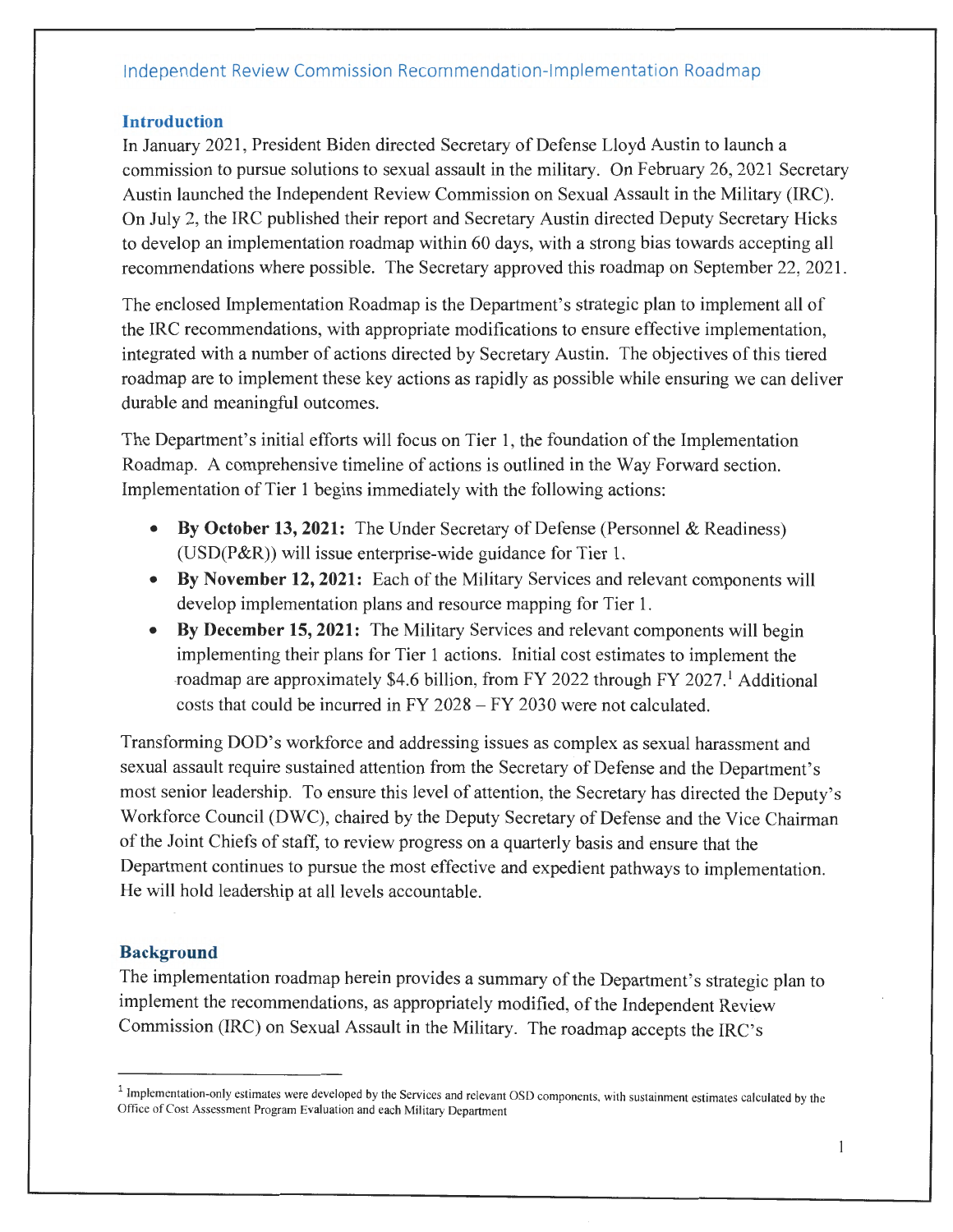recommendations, with adjustments made to ensure effective implementation only as noted by the phrase "[REVISED]" below. It directs a holistic approach to their implementation across four tiers, with the preponderance of effort and resources focused in Tier 1. Based on timelines estimated, all recommendations would be implemented by Fiscal Year (FY) 2030, with the prioritized initial tier implemented by the end of FY 2027. The timelines are a conservative estimate, and in many cases account for time to fully implement across the Reserve components. The Department is committed to completing implementation on a faster timeline where possible.

The IRC provided the Department a total of 28 recommendations, 54 sub-recommendations, 5 Cross Cutting recommendations, and 16 cross cutting sub-recommendations.

The Department's implementation roadmap best aligns with the IRC recommendations and focuses on the necessary foundational investments needed to support sexual assault accountability, prevention programs, this command climate, and victim support approach, as envisaged by the IRC. In addition, the plan allows for a deliberative implementation strategy to include iterative evaluations throughout the process to assess effectiveness and progress of early actions, and modify as required to ensure impact.

#### **Tiered Recommendation Approach**

Based on a comprehensive assessment of the recommendations, four tiers were identified for implementation (Figure 1).

- 1. **Tier 1.** Implementation of these recommendations ( as revised by the Department's leadership) builds the Department's basic foundation and infrastructure for a best-in practice sexual assault accountability, prevention, and response programs. These recommendations are either !RC-identified priority recommendations, or represent basic infrastructure that is required to apply necessary best-in-practice strategies. These also include recommendations whose implementation is already underway. (Estimated completion: FY 2027)
- 2. **Tier 2.** Implementation of these recommendations is dependent on the execution of a Tier 1 action and builds directly on that Tier 1 infrastructure to apply best-in-practice strategies (e.g., training, education). (Estimated completion: FY 2028)
- 3. **Tier 3.** The implementation of these recommendations either is chronologically or practically dependent on the execution of a Tier 2 action, would expand programs and practices within the DoD, or would endure throughout the implementation of recommendations. (Estimated completion: FY 2028<sup>2</sup>)
- 4. **Tier 4.** Implementation of these recommendations either is chronologically or practically dependent on the execution of a Tier 3 action or would expand programs and practices outside of the DoD purview. (Estimated completion: FY 2030)

<sup>&</sup>lt;sup>2</sup> All recommendations within Tier 3 will be complete by 2028 except recommendation 2.6.c, which requires an extensive assessment and pilot of a character assessment tool across the Department.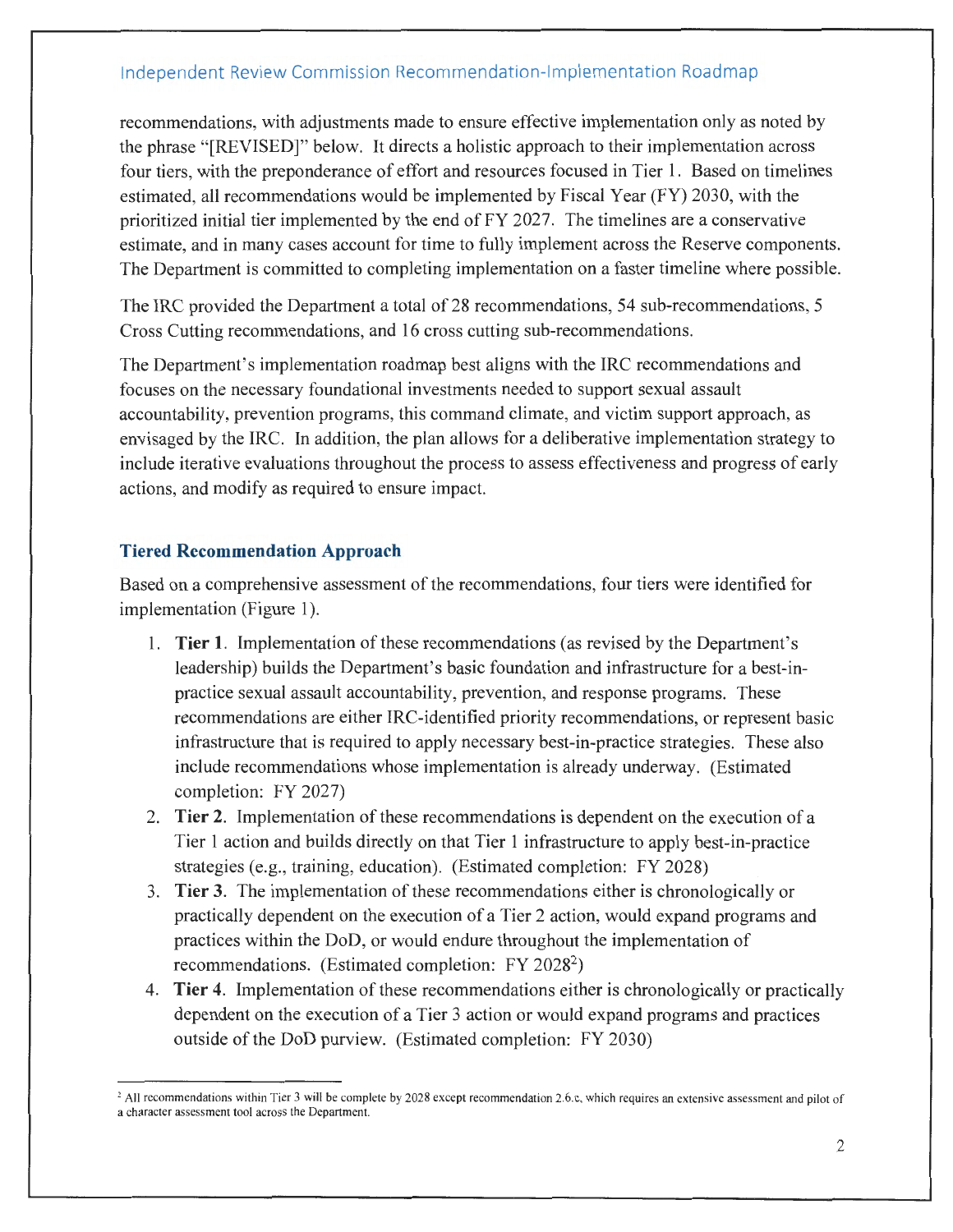#### Figure 1. Tiers for Implementation



To implement the approved recommendations, the Department will take an iterative approach with initial emphasis on building the base and foundational infrastructure to ensure a concrete sexual assault and harassment prevention program. Recommendations, as revised by Department leadership, are broken down by Tiers as depicted in Figure **1.** Detailed mapping of recommendations to specific tiers is included in Appendix  $A^3$ 

Each progressive tier reflects recommendations with dependencies in execution or impact with previous tiers. Based on the IRC report, subsequent tiers are integral to

a best-in-practice program. The proposed successive implementation plan allows for modification and adaption to ensure programs are maximally effective.

#### **Way Forward**

To implement this roadmap, the Department will immediately commence the following actions:

**Overarching Guidance:** OSD P&R must issue necessary guidance to allow the Services and relevant Components to ensure successful implementation to include specific requirements and chronology of actions, resource requirements, staffing requirements, credentialing of staff, and specific policy requirements where applicable. Timeline for releasing this guidance is:

- **By October 13, 2021:** The USD(P&R) will issue enterprise-wide guidance for Tier 1.
- **By November 12, 2021:** The USD(P&R) will issue enterprise-wide guidance for Tier 2.
- **By December 15, 2021:** The USD(P&R) will issue enterprise-wide guidance for Tiers 3 and 4.

**Service Implementation Plans:** Based on the roadmap described here and USD(P&R) issued guidance, Service-specific Implementation Plans will provide timelines and associated actions for full implementation of recommendations and a mapping of resourcing required over the FYDP and beyond. By November 12, 2021, each of the Military Services and relevant components will develop these implementation plans and resource mapping for Tier 1. Implementation Plans will be updated to include guidance for each successive Tier, culminating in full Implementation Plans which cover Tiers 1 through 4 completed by January 31, 2022.

<sup>&</sup>lt;sup>3</sup> Recommendations are subject to possible further revision by the Department's leadership before implementation.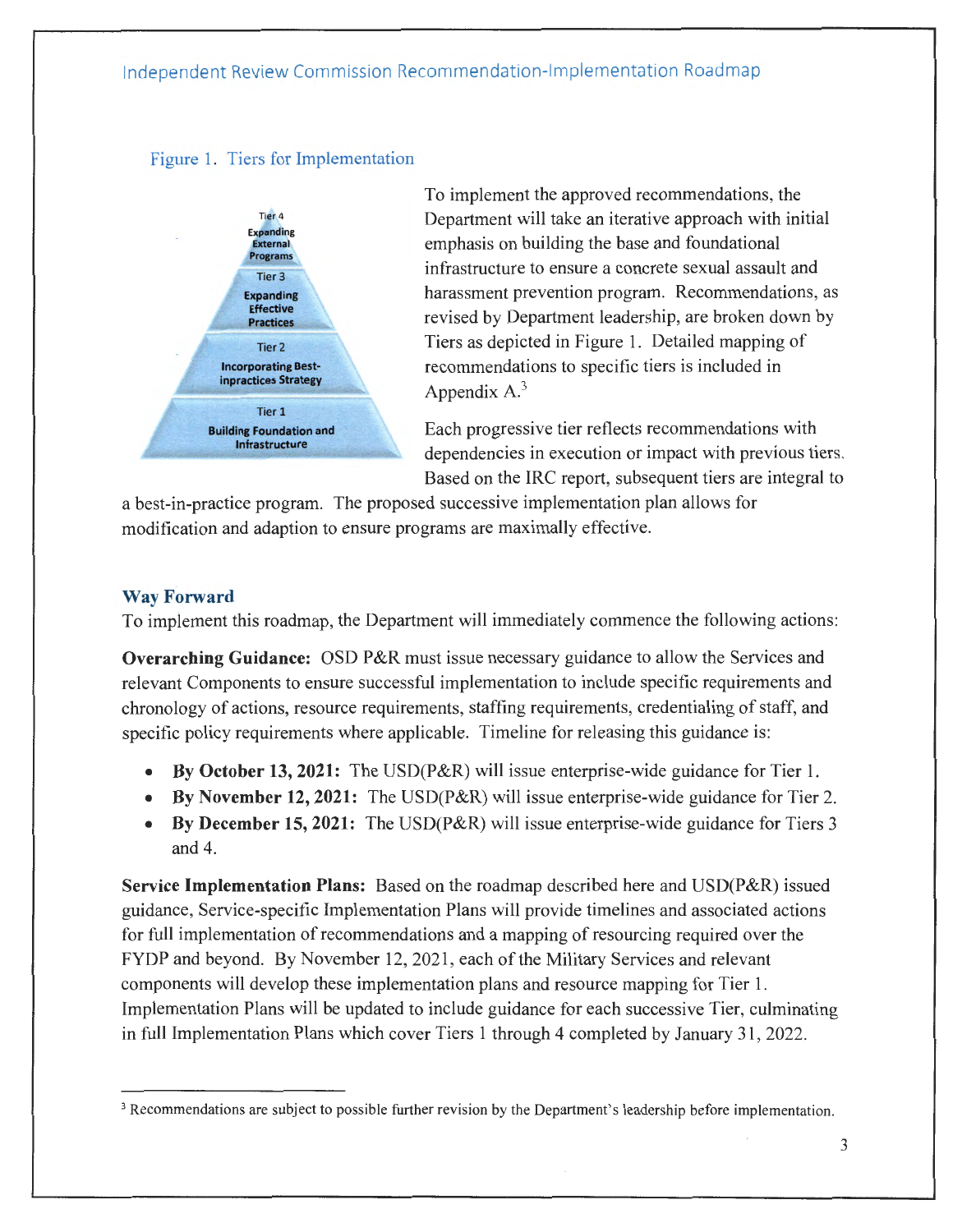#### **Additional Actions:**

- **By December 15, 2021:** The Military Services and relevant components will begin implementing their plans for Tier 1 actions.
- **Ongoing:** The USD(P&R), in consultation with the uniformed and civilian leadership of the Department, will assess the roadmap formally no less than twice annually and recommend any adjustments to the Deputy Secretary, through the DWC.
- **Outcome Metrics Evaluation Report:** Based on the Implementation Plans provided, USD(P&R) will develop an Outcome Metrics Evaluation Report by May 1, 2022 to track the effectiveness of recommendations. This report will detail outcome metrics, to include interim metrics of progress, to ensure recommendation activities are successful and show progress. Where interim metric indicate a lack of progress and/or ineffective implementation, a reevaluation can occur. This report will also include updates to surveys, research, and studies as required to ensure comprehensive evaluation is possible.

To ensure senior oversight and review progress, Senior Leaders will convene through the DWC quarterly to monitor implementation progress and timelines. These reviews will ensure actions and resources appropriately reflect the priority placed on driving meaningful progress to counter sexual assault across the Department of Defense.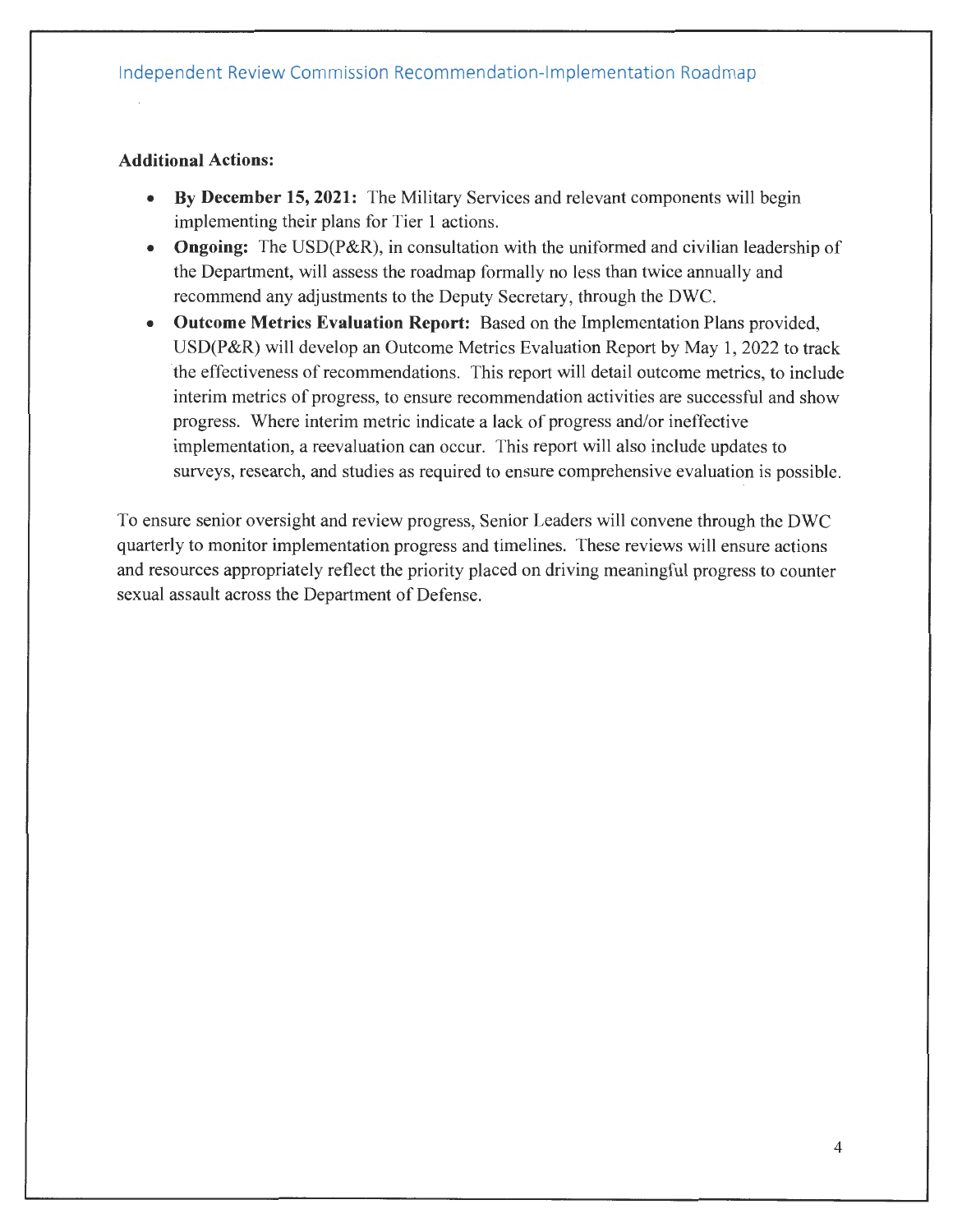## Appendix A: Recommendations by Tier

*NOTE: All of the recommendations below are subject to such revisions as the Department 's leadership may direct.* 

Tier 1: Estimated Implementation by 2027

The following recommendations build the Department's basic foundation and infrastructure for a best-in-practice sexual assault prevention and response program.

#### *!RC Priority Recommendations:*

- Recommendation 1.1:  $[REVISED]<sup>4</sup>$  Establishment of Offices of Special Victims Prosecutors and removing prosecution of sexual assaults and related crimes out of the military chain of command.
- Recommendation 1.2: [REVISED] Independent, trained investigators for sexual harassment and mandatory initiation of involuntary separation for all substantiated complaints.
- Recommendation 2.6 b: USD(P&R), the Services, and the NGB should continually review and update all policies that unnecessarily restrict data collection on important populations of Service members.
- Recommendation 4.1 b: Eliminate collateral duty for SARCs and SAPR VAs, with exceptions for ships, submarines, and isolated installations.
- Recommendation 4.3 a: Implement the No Wrong Door approach to sexual harassment, sexual assault, and domestic abuse across the Services and NGB.
- Recommendation 4.3 c: Allow survivors flexibility to take non-chargeable time off for seeking services or time for recovery from sexual assault.
- Recommendation 4.3 d: Increase victim agency and control of the response process by: maximizing adherence to survivor preference on reporting status, and centering survivor preferences in expedited transfers.
- Cross Cutting Recommendation 1: DoD should immediately make sexual harassment victims eligible for SAPR services and undertake a review of all policies and structures tasked with addressing elements of the military's sexual harassment response.
- Cross Cutting Recommendation 3.c: USD(P&R) should immediately publish the reissuance of DoD Instruction (DoDI) 6400.06, "Domestic Abuse Involving DoD Military and Certain Affiliated Personnel."
- Cross Cutting Recommendation 5: [REVISED] The Secretary of Defense should establish a Senior Policy Advisor for Special Victims. The Senior Policy Advisor should be supported by the new position of the DoD Special Victim Advocate.

<sup>&</sup>lt;sup>4</sup> [REVISED] indicates a recommendation where the Department has made a revision or slight modification to the original IRC recommendation to ensure effective implementation within the Department.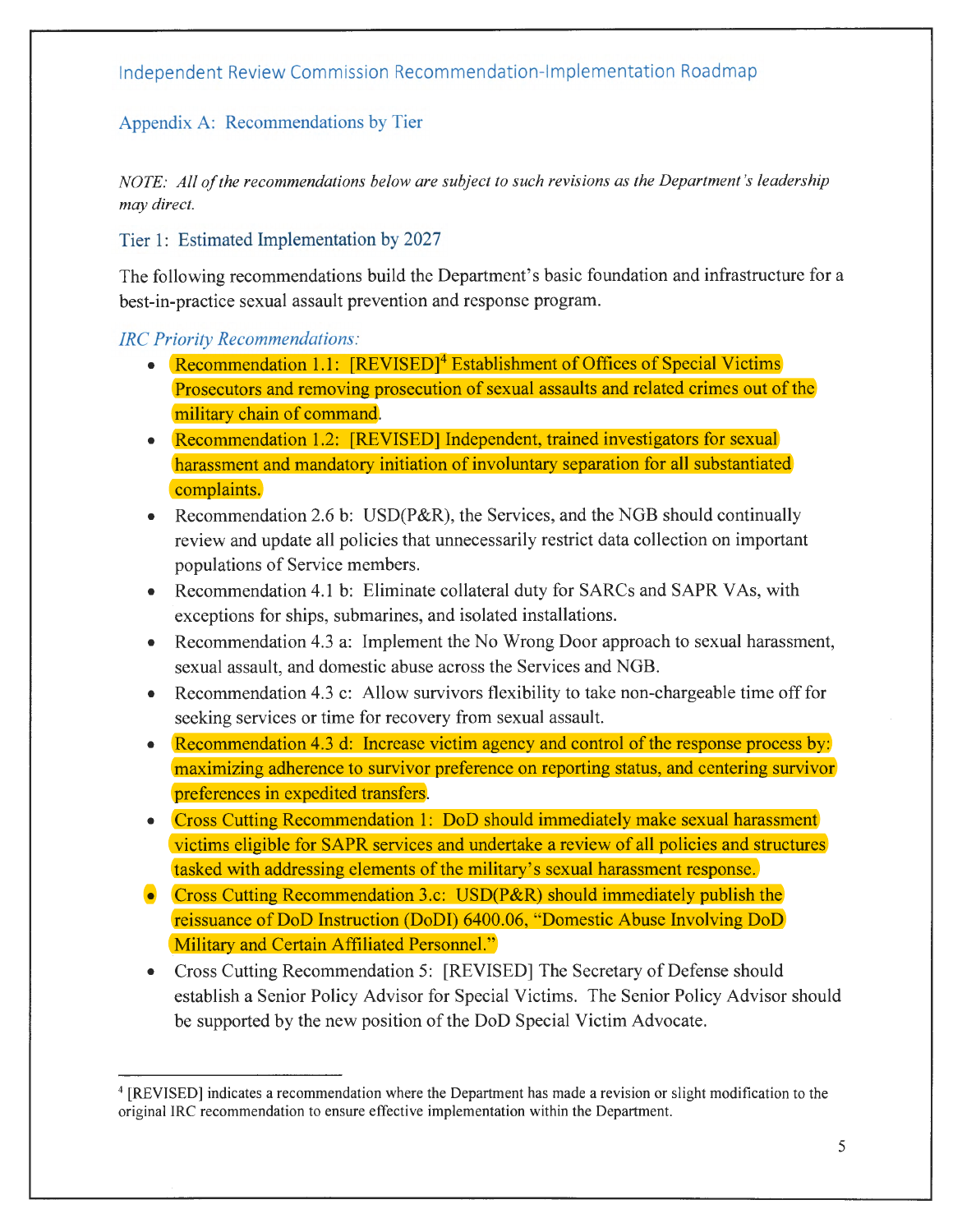#### *Workforce Foundation Recommendations:*

- Recommendation 2.2 b: USD( $P\&R$ ) should develop a professional credential for the prevention workforce.
- Recommendation 2.2 c: The Services should determine the optimum full-time prevention workforce, and equip all echelons of active duty, reserve, and guard organizations.
- Recommendation 4.1 a: Move SARCs and SAPR VAs from the command reporting structure.
- Cross Cutting Recommendation 2: DoD must undertake a comprehensive approach to professionalizing, strengthening, and resourcing the workforce for SAPR across the board.

### *System-Foundation Requirements*

- Recommendation 1.5: Judge-alone sentencing in all noncapital general and special courts-martial and establishment of sentencing parameters.
- Recommendation 1.6: Expedite processing of proposed Executive Orders regarding military justice, including those currently awaiting issuance related to sexual assault, sexual harassment, and other special victim crimes.
- Recommendation 1.7 d: [REVISED] The method of selection of court-martial panel members should be revised.
- Recommendation 2.5 b: [REVISED] The Services and the NGB should employ virtual platforms to provide support to all Service members.
- Recommendation 2.7 a: The NGB should develop Army National Guard and Air National Guard prevention strategies aligned with DoD's Prevention Plan of Action, based on the National Guard's unique construct and missions
- Recommendation 3.8: The Services should publish the nature and results of all disciplinary actions related to sexual misconduct and disseminate this information to troops periodically.
- Recommendation 4.2 c: Expand access to CATCH to include victims of sexual harassment and enable Service members to self-service access to CATCH.
- Recommendation 4.2 e: Amplify victims' rights and services in the post-trial period.
- Cross Cutting Recommendation 4.g: DoD should require the Services and the National Guard Bureau to publish data for all sexual harassment complaints.

### *Directed Studies*

- Recommendation 1.8: Study caseloads to attain the optimum timeline for the military justice process.
- Recommendation 2.5 a: The Services and the NGB should institute a pilot program to link Service members with resources and support.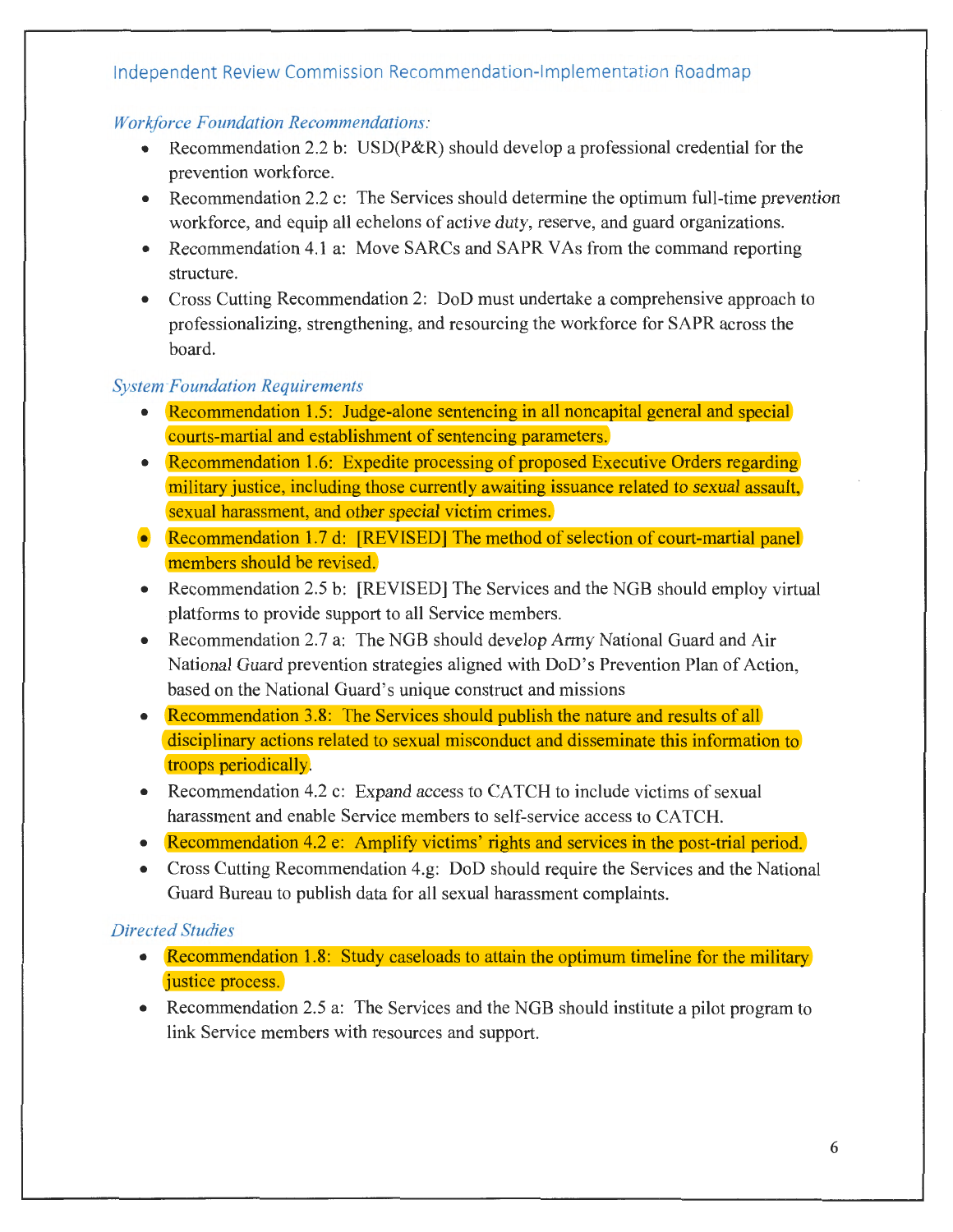#### *Actions Currently Underway*

- Recommendation 1.3: [REVISED] Study of judge-ordered Military Protective Orders for victims of sexual assault and related offenses.
- Recommendation 1.4: Professionalized career billets for military justice personnel handling special victim crimes.
- Recommendation 1.7 a: [REVISED] The Military Justice Review Panel has been directed to study Article 32 Preliminary Hearings.
- Recommendation 1.7 b: [REVISED] The Military Justice Review Panel has been directed to study Article 34, Advice to Convening Authority Before Referral to Trial.
- Recommendation 1.7 c: [REVISED] The Joint Service Committee on Military Justice has drafted a proposed Executive Order to establish a preponderance of the evidence standard for non-judicial punishment.
- Recommendation 1.7 e: The Secretary of Defense should direct the Services to establish funding appropriate for defense counsel control of their own resources.
- Recommendation 1.7 f: Article 128b of the UCMJ should be amended to include dating violence.
- Recommendation 2.1 a: USD(P&R) should define the competencies leaders must have to oversee prevention.
- Recommendation 2.2 a: USD(P&R) should develop a model for a dedicated and capable prevention workforce.
- Recommendation 3.3 c: Hold Service members appropriately accountable who engage in cyber harassment and other forms of technology-facilitated sexual harassment and sexual assault.
- Recommendation 4.2 a: Increase access to and visibility of civilian community-based care.
- Recommendation 4.3 b: Institute a "Commander's Package" from the SAPR VA with recommendations for victim care and support.
- Recommendation 4.3 e: Study the methods our allies have used to make amends to survivors, including restorative engagement to acknowledge harm, and potential victim compensation.
- Recommendation 4.4 a: Establish a Defense Sexual Assault and Sexual Harassment Center of Excellence that administers a core curriculum of trauma and response trainings for all SAPR VAs and SARCs, chaplains, and other response personnel.
- Recommendation 4.4 b: Develop training to build the capacity of SARCs and SAPR VAs to provide culturally competent care to Service members from communities of color, LGBTQ+ Service members, religious minorities, and men
- Cross Cutting Recommendation 4.b: DoD should require the collection of data regarding sexual orientation and gender identity on the WGRA and WGRR.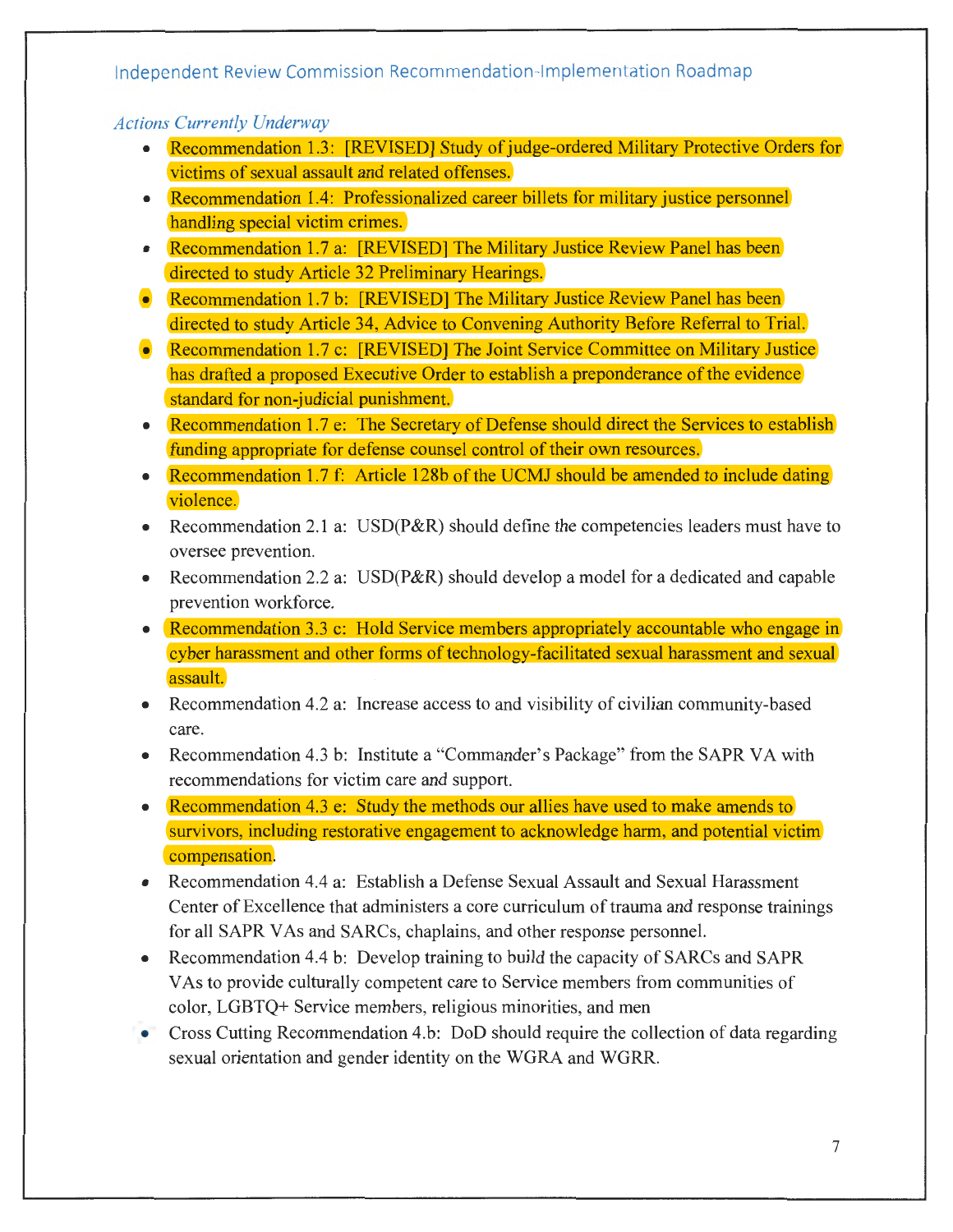## Tier 2: Estimated Implementation by 2028

Implementation of the following recommendations either is chronologically or practically dependent on the execution of a Tier 1 action, or will build on the infrastructure to apply best-inpractice strategies (e.g., training, education, etc.).

## *Dependent on Tier 1 Activities:*

- Recommendation 2.1 c: The Services and the NGB should equip all leaders to develop and deliver informed prevention messages in formal and informal settings.
- Recommendation 3.6: Building a climate for the reduction of sexual harassment and sexual assault as a fundamental leader development requirement.
- Recommendation 4.1 c: Explore the co-location of SAPR and SHARP with other special victim services, such as FAP, to improve coordination, collaboration, and consistency in victim support.
- Cross Cutting Recommendation 3.a: [REVISED] Designated independent judge] advocates should replace commanders in deciding whether a charge should be tried by a court-martial and, if so, whether by a special or general court-martial (i.e., the referral decision) in domestic violence cases, as the IRC recommends for sexual assault, sexual harassment, and other special victim crimes.
- Cross Cutting Recommendation 4.c: DoD should ensure the WGRA and WGRR publish both past-year prevalence, prior to joining the military prevalence, and lifetime prevalence of sexual assault by race and ethnicity, sexual orientation, and gender identity.
- Cross Cutting Recommendation 4.e: DoD should ensure the WGRA and WGRR publish sexual harassment prevalence data by race and ethnicity, sexual orientation, and gender identity.
- Cross Cutting Recommendation 4.i: DoD should ensure the Workplace and Equal -Opportunity surveys of military members publish past-year prevalence rates for racial/ethnic harassment by gender identity and sexual orientation.

## *Training, Education, and Leadership Development:*

- Recommendation 2.4: Modernize prevention education and skill-building to reflect .today's generation of Service members.
- Recommendation 3.2: USD(P&R) should direct the Services to educate the force about sexual harassment and sexual assault within the context of the Services' core values.
- Recommendation 3.5 b: Include a meaningful narrative section in performance evaluations for officers and NCOs.
- Recommendation 4.1 d: [REVISED] Train Independent Duty Corpsmen to be Sexual Assault Medical Forensic Examiners so patient care and evidence collection can be provided in deployed and isolated environments.
- Recommendation 4.4 c: Revise and update training modules on appropriate response to sexual assault and sexual harassment in PME for officers and NCOs.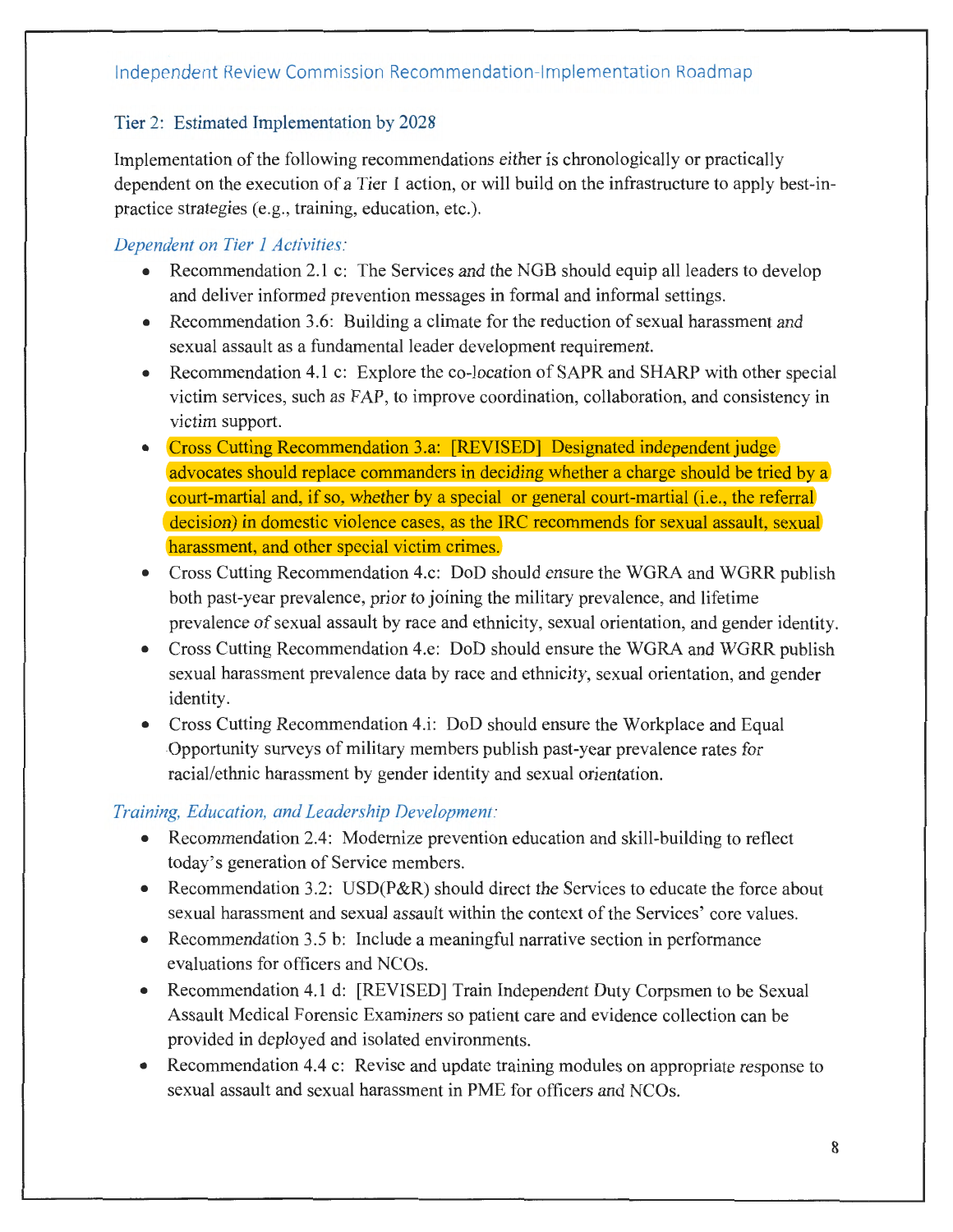## *Data Collection:*

- Recommendation 3.3 a: Collect data to measure the problem of cyberharassment (and \_related harms).
- Recommendation 3.5 a: Use qualitative data to select and develop the right leaders.
- Recommendation 3.7 a: [REVISED] USD(P&R) should develop a standardized "pulse survey" tool that would enable unit-level commanders to collect real-time climate data on sexual harassment and sexual assault from Service members in their units between required administrations of the Defense Organizational Climate Survey (DEOCS).
- Recommendation 3.7 b: The Secretary of Defense should direct the Services to develop a formal system to share climate survey data at the unit level and initiate and evaluate corrective action plans.
- Recommendation 3.7 c: USD(P&R) should accelerate efforts to develop a validated "Climate Benchmark" to measure healthy and unhealthy climate at the unit level.
- Cross Cutting Recommendation 3.b: DoD should establish a mechanism to track prevalence of domestic abuse/intimate partner related sexual assault by collecting information on the victim-perpetrator relationship in the Workplace and Gender Relations .Surveys of Active Duty Members (WGRA), and Workplace and Gender Relations Surveys of Reserve Component Members (WGRR).

## Tier 3: Estimated Implementation by 2028<sup>5</sup>

Implementation of these recommendations either is chronologically or practically dependent on the execution of a Tier 2 action, or will expand programs and practices within the DoD, or will endure throughout the implementation of recommendations.

## *Dependent on Tier 2 Activities:*

- Recommendation 2.1 b: The Services and the National Guard Bureau (NGB) should .develop and hold leaders appropriately accountable for prevention.
- Recommendation 3.7 d: The Secretary of Defense should assess whether current DoD policies, relevant components, and the Service-level Equal Opportunity workforce have the capacity to help commanders resolve climate issues.

## *Internal Expansion Activities:*

- Recommendation 2.3 a: The Services and the NGB should resource and implement prevention strategies at organizational and community levels.
- Recommendation 2.3 b: USD(P&R) should identify a non-clinical OSD-level Office of Primary Responsibility for alcohol policy and develop relevant policy guidance and oversight.
- Recommendation 2.6 c: The Secretary of Defense should immediately authorize operational testing of the Air Force Compatibility Assessment, or similar tool, with a

<sup>&</sup>lt;sup>5</sup> All recommendations within Tier 3 will be complete by 2028 except recommendation 2.6.c, which requires an extensive assessment and pilot of a character assessment tool across the Department.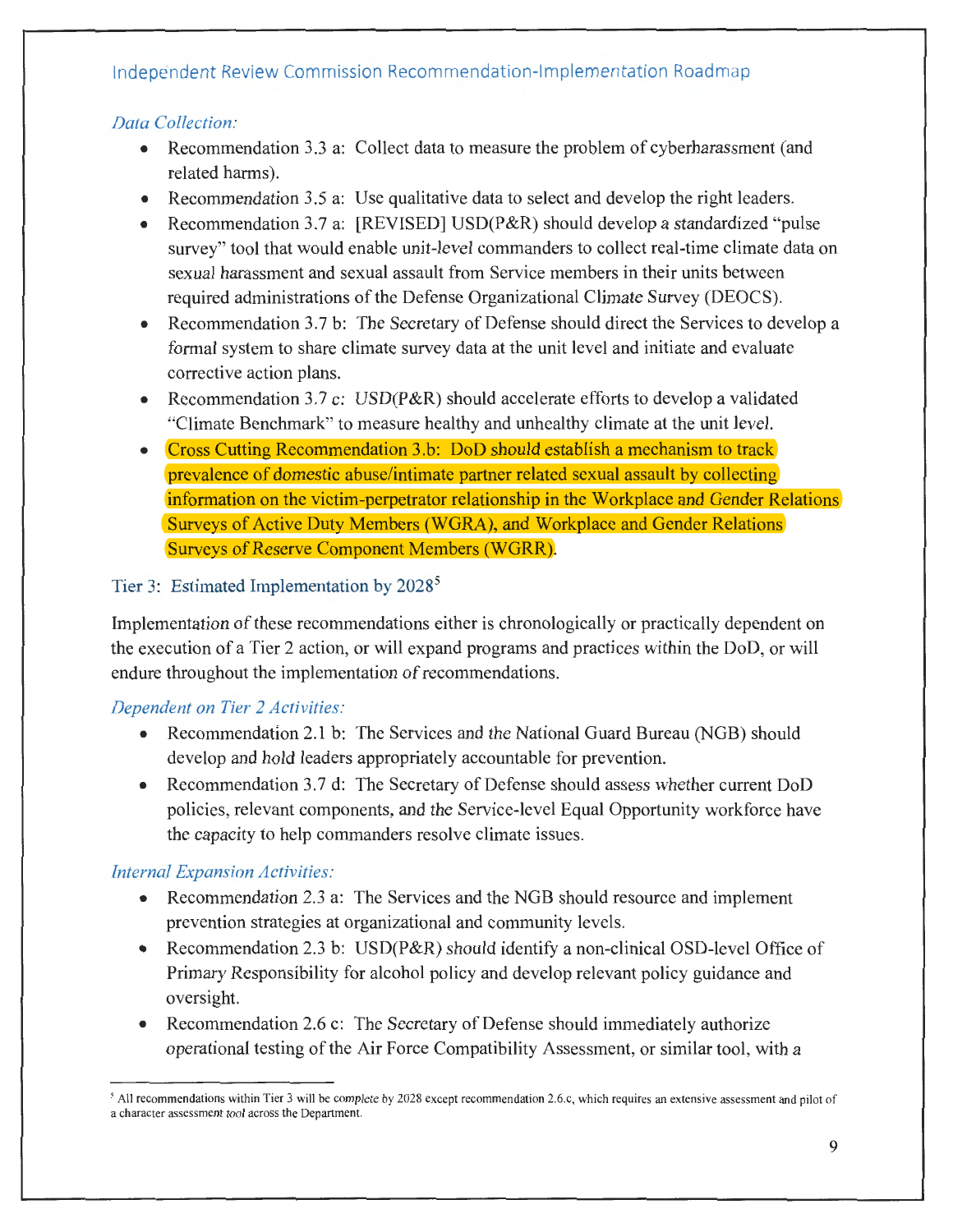cross-Service pre-accession sample, allowing for important research and intervention development.

- Recommendation 3.3 b: Educate leaders on cyberharassment and technology-facilitated sexual harassment and sexual assault.
- Recommendation 3.4 a: Elevate and standardize the gender advisor workforce.
- Cross Cutting Recommendation 4.j: DoD should evaluate ways to better collect data, via existing DoD-wide surveys, on the role of gender in the experience of racial/ethnic harassment and discrimination in the military.
- Cross Cutting Recommendation 4.k: DoD should commission qualitative research to better understand the experiences of racial/ethnic minority service women and their perceptions of climate, attitudes and experiences with sexual assault and sexual harassment, and gender and racial discrimination.
- Cross Cutting Recommendation 4.l: DoD SAPRO should dedicate a segment of its iterations of the Military Service Gender Relations (MSGR) Focus Groups to understanding the experiences of racial and ethnic minority service members and survivors.

### *Enduring Activities:*

• Recommendation 3.1: USD(P&R) should codify in policy and direct the development and implementation of metrics related to sexual harassment and sexual assault as part of readiness tracking and reporting.

### Tier 4: Estimated Implementation by 2030

Implementation of these recommendations either is chronologically or practically dependent on the execution of a Tier 3 action or will expand programs and practices outside of the DoD purview.

### *Dependent on Tier 3 Activities:*

- Recommendation 2.6 a: DoD should establish a dedicated research center for the primary prevention of interpersonal and self-directed violence.
- Recommendation 2.6 d: USD(P&R) should commission research on gender and masculinities to develop effective social marketing strategies to facilitate primary prevention efforts.
- Recommendation 2.8: USD(P&R) should update the Department's prevention strategy, including the DoD Prevention Plan of Action, to incorporate approved IRC recommendations.
- Recommendation 3.4 b: Use qualitative data as part of indicators for Defense Objective One of the WPS Strategic Framework.
- Recommendation 3.4 d: Review and revise Professional Military Education (PME) and DoD schoolhouse curricula to mainstream WPS priorities.